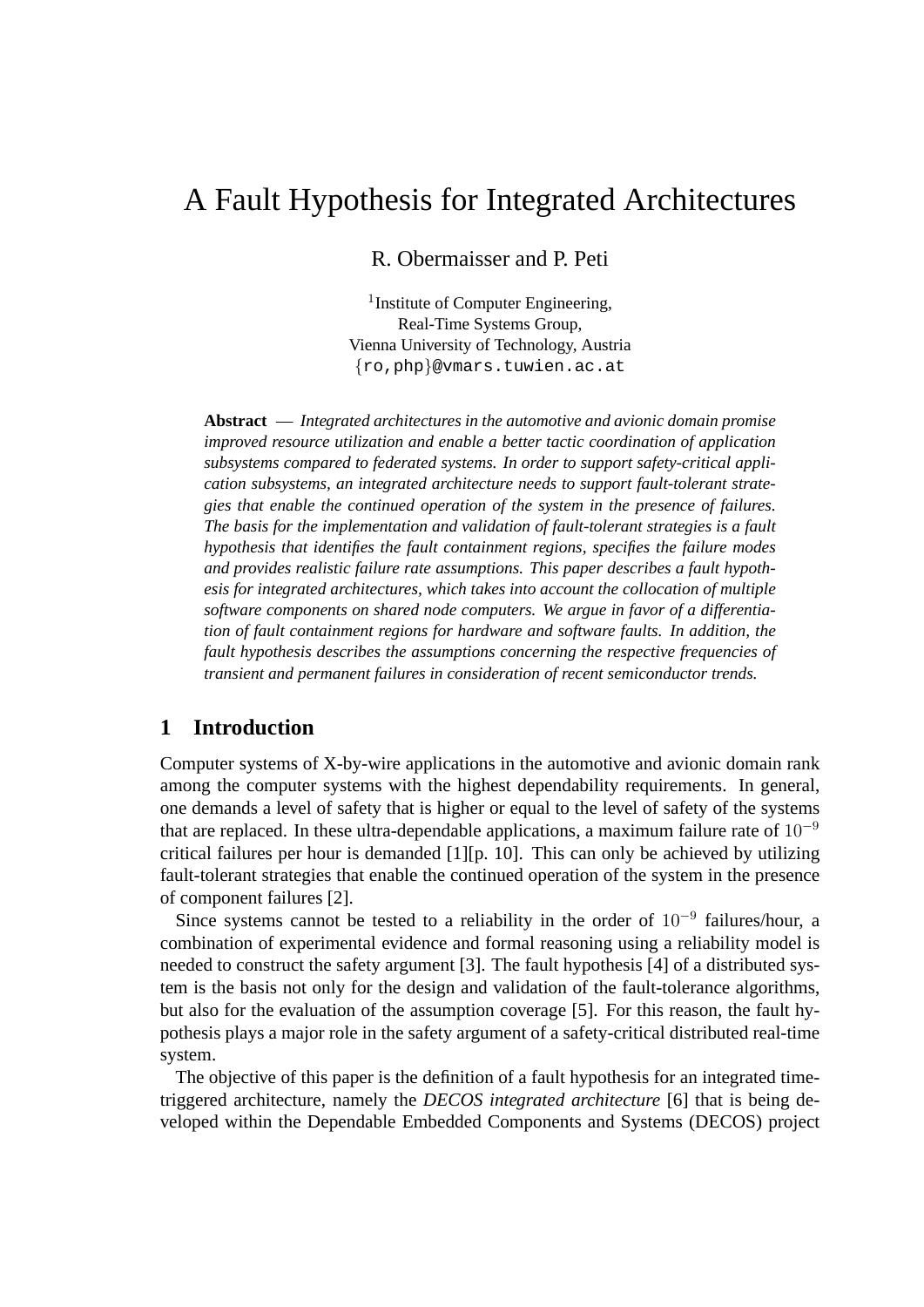within EU Framework Programme 6. The DECOS architecture introduces a distributed computer system, where the node computers are interconnected by a time-triggered network. Each node computer is shared among multiple software components in order to overcome the prevalent "1 Function – 1 Electronic Control Unit (ECU)" limitation of present day electronic systems [7, 8]. This architecture provides a framework with generic architectural services (e.g., predictable exchange of message, clock synchronization) for integrating multiple application subsystems within a single distributed computer system. A single time-triggered physical network handles the message exchanges between the node computers hosting the application subsystems. Each application subsystem is provided with guaranteed communication resources via so-called *virtual networks* [9]. In analogy, guaranteed computational resources of the node computers (e.g., CPU time, memory, I/O) are assigned to software components by employing a *partition management operating system*.

In the DECOS architecture, the sharing of the node computers and the common physical network among software components from different application subsystems determines the assumptions concerning fault containment regions in the fault hypothesis. The basic idea is the differentiation of fault containment regions for software and for hardware faults. This paper extends the existing fault hypothesis of the Time-Triggered Architecture (TTA) [4], which regards each node computer as an atomic unit in the fault hypothesis. This node-centric view is characteristic for federated systems and encompasses no discrimination between hardware and software faults.

In the introduced fault hypothesis, we recognize that the different software components on a node computer are to a high degree independent with respect to software faults. Firstly, the different software components provide different application services. Furthermore, the software components integrated within a node computer typically originate from different vendors, each employing its own design teams, development tools, and development processes. This insight is significant for supporting mixed criticality systems, in which software components with different criticality levels are collocated on shared node computers. Based on the assumptions in the fault hypothesis, the architecture must support error containment between software components in order to enable modular certification [10] of the complete computer system. Otherwise an elevation of the criticality for all software components to the highest criticality level of a software module in the system would become necessary. Note that the fault hypothesis defined in this paper is not restricted to the DECOS architecture, but also suitable for integrated architectures like the Automotive Open System Architecture (AUTOSAR) [11].

The paper is structured as follows. Section 2 presents a generic system model for integrated system architectures. We describe the general structure of a fault hypothesis for safety-critical distributed real-time systems in Section 3. Based on this general structure of a fault hypothesis, Section 4 provides an instantiation for the integrated DECOS architecture. The paper finishes with a conclusion in Section 5.

### **2 System Model of an Integrated Architecture**

In integrated architectures computational resources (e.g., processor time, memory) and communication resources (i.e. network) are shared among multiple software components in order to reduce the number of deployed node computers, associated wiring, and to avoid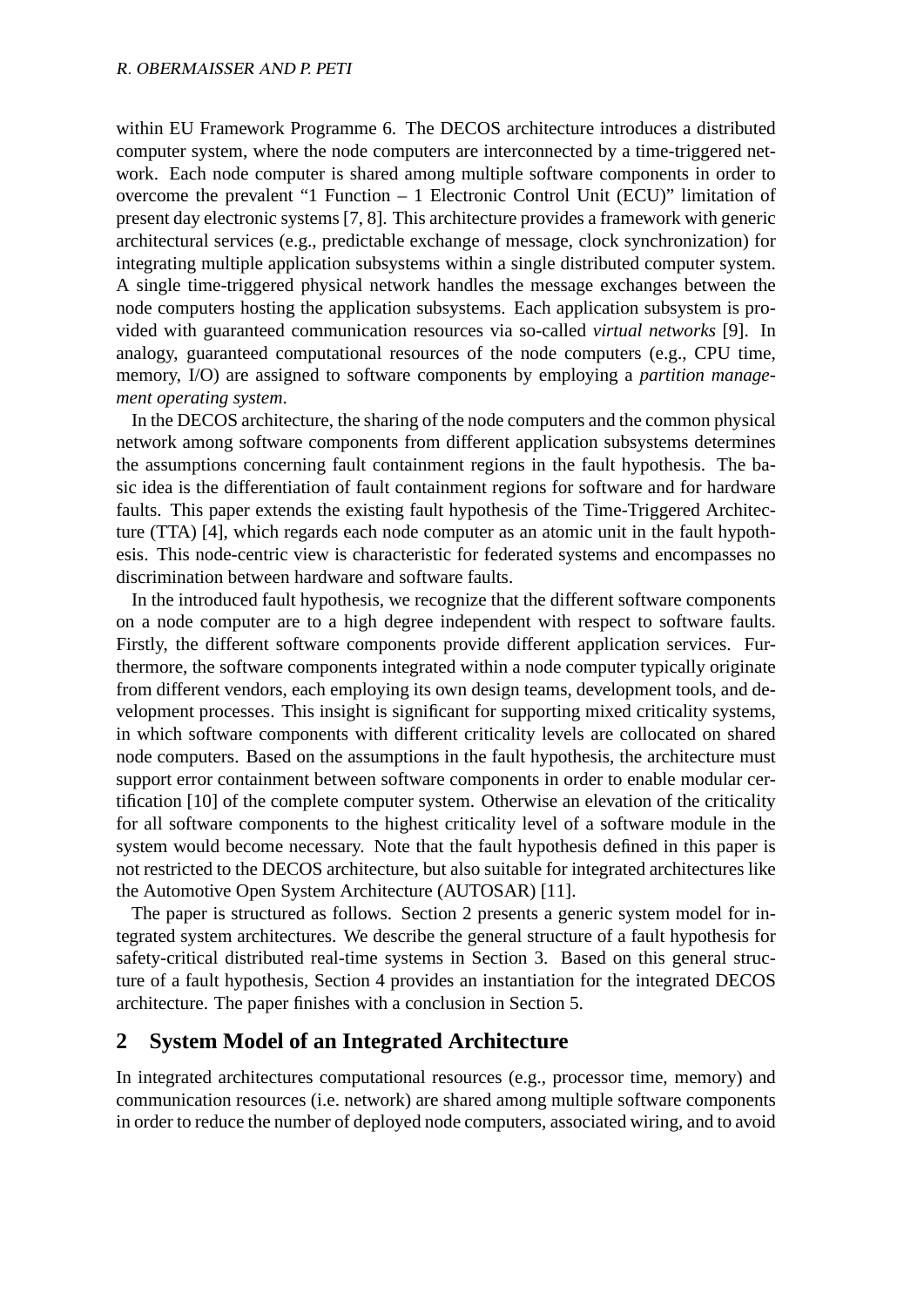

Figure 1: Integrated Architecture

unnecessary resource duplication (e.g., redundant sensors). In the following we discuss our system model of an integrated architecture together with the resulting communication and component model.

#### **2.1 System Model**

A standard problem solving technique is the division of complex systems into nearlyindependent subsystems [12]. This intuitive approach to manage complexity can be found in many engineering disciplines, where large systems are assembled from prefabricated components with known and validated properties. The major challenge in this context is the problem of composability and compositionality, ensuring that the pre-validated properties hold also after system integration [13, 14].

Today large distributed computer systems are typically constructed out of node computers (e.g., denoted as ECUs in the automotive domain). Such ECUs are delivered by a vendor according to the requirements document stating which services must be provided at the interface of the node computer. The ECUs provided by the vendor are subject to comprehensive tests by the Original Equipment Manufacturer (OEM) to determine correctness. For this task, Hardware in the Loop (HiL) simulation is of widespread use to analyze the interaction of ECUs in the target system [15].

However, there is a strong tendency having vendors supply software components instead of node computers. In an additional step these software components are then allocated to the ECUs of the target platform [11, 16]. This strongly relates to the field of Component-Based Software Engineering (CBSE) [17, 18], which is concerned with the rapid assembly of software systems from pre-built components of independent vendors [19].

Therefore, a system model as depicted in Figure 1 will replace the prevalent "1 Function – 1 ECU" design methodology. In contrast to these federated architectures, integrated architectures allow the deployment of multiple software components on one ECU. In general, the overall functionality of such a system is composed of several application subsystems (e.g., steer-by-wire subsystem [20]), each designed like a classic federated system to allow independent development and validation [21].

In order to provide an execution environment that allows execution of software components without unintended interference, temporal and spatial partitioning for both computational and communication resources is required: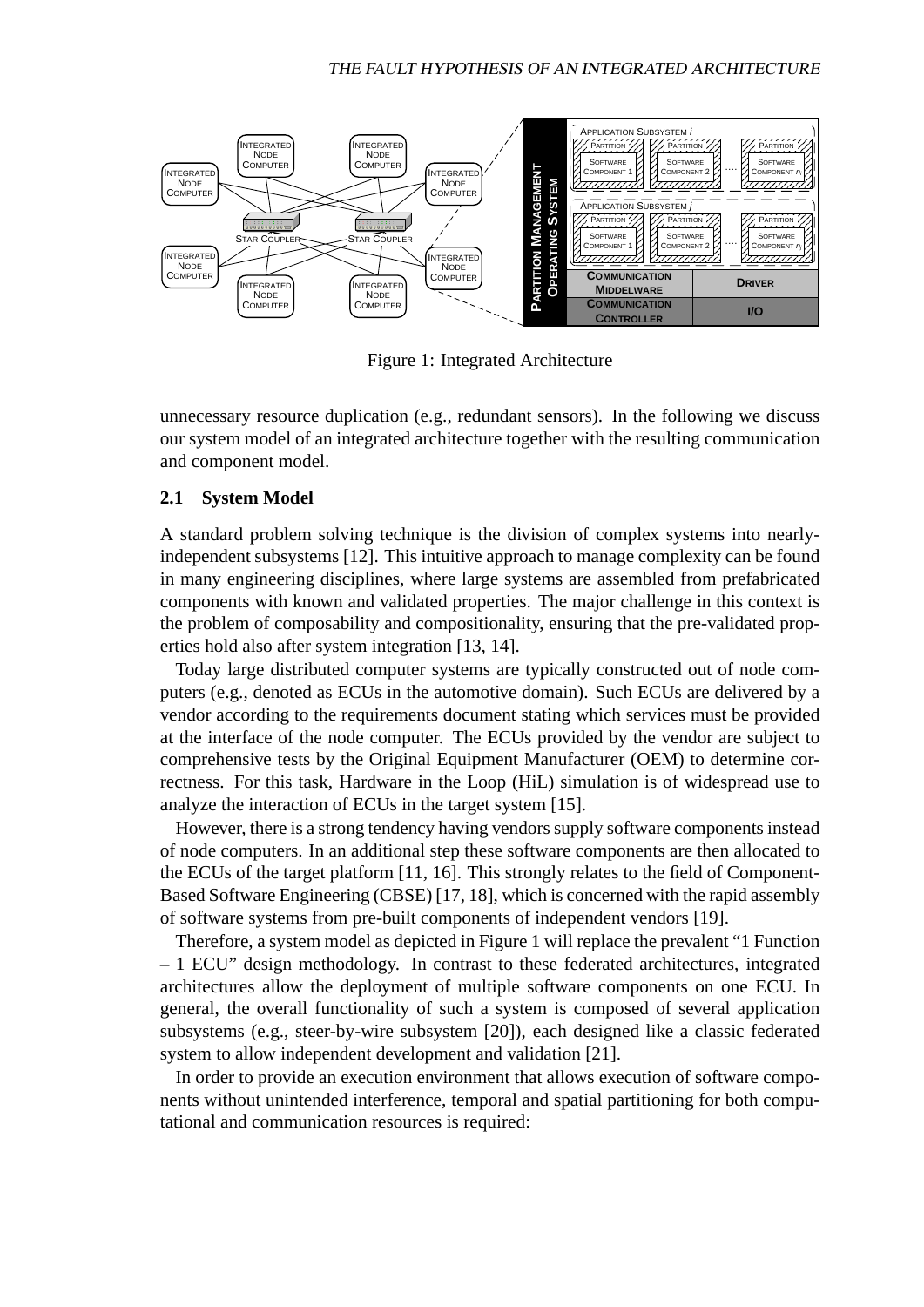#### R. OBERMAISSER AND P. PETI

**–** *Partitioning of Computational Resources.* The purpose of spatial partitioning is to prevent jobs from overwriting memory elements of other jobs (i.e. protection of data and code) and to prevent jobs in interfering in the access of devices [22]. A common way for establishing spatial partitioning is the use of hardware memory protection mechanisms, e.g., a Memory Management Unit (MMU) [23]. The MMU tables, managed by the operating system, provide means for spatial partitioning by determining the areas of physical memory that can be accessed by a single software component.

The purpose of temporal partitioning is the retention of a correct schedule even in the case of faulty jobs holding the shared resource. Especially, in the context of real-time systems it is thus required, that no software component can delay other software components by holding a shared resource (e.g., the processor). For more information see also [24].

**–** *Partitioning of Communication Resources.* Spatial partitioning in the context of the communication resources addresses the problem of faulty software components manipulating messages of other software components via unintended access (e.g., altering of messages in message buffers not owned by the software component). Temporal partitioning addresses the issue that no software component shall be able to affect the bandwidths and latencies of the communication activities of other software components.

### **2.2 Model of the Communication System**

In integrated systems one has to distinguish between the communication service interconnecting the integrated node computers and the communication service to exchange messages between the software components.

In our model, the communication system between the node computers is based on a time-triggered protocol such as TTP [25] or FlexRay [26]. The rationale behind choosing a time-triggered communication protocol is the suitability for ultra-dependable systems [27]. Time-triggered communication protocols are characterized by a guaranteed message transport with low jitter, error containment between node computers, and a faulttolerant distributed global clock service.

On top of the time-triggered network, for each application system a dedicated part of the available communication slots is reserved according to the requirements of the application. This way temporal properties (e.g., latencies, bandwidth) for the message exchanges between software components can be guaranteed. Architectural services are required to allow a mapping of the underlying time-triggered communication system. In the DECOS architecture so-called virtual networks have been introduced to serve this purpose [9].

#### **2.3 Model of an Integrated Node Computer**

An integrated node computer provides an execution environment for multiple collocated software components of one or more application subsystems as shown in Figure 1. The model of an integrated node computer comprises:

**–** *Software components:* The software components implement the application functionality. A software component is part of an application subsystem and represents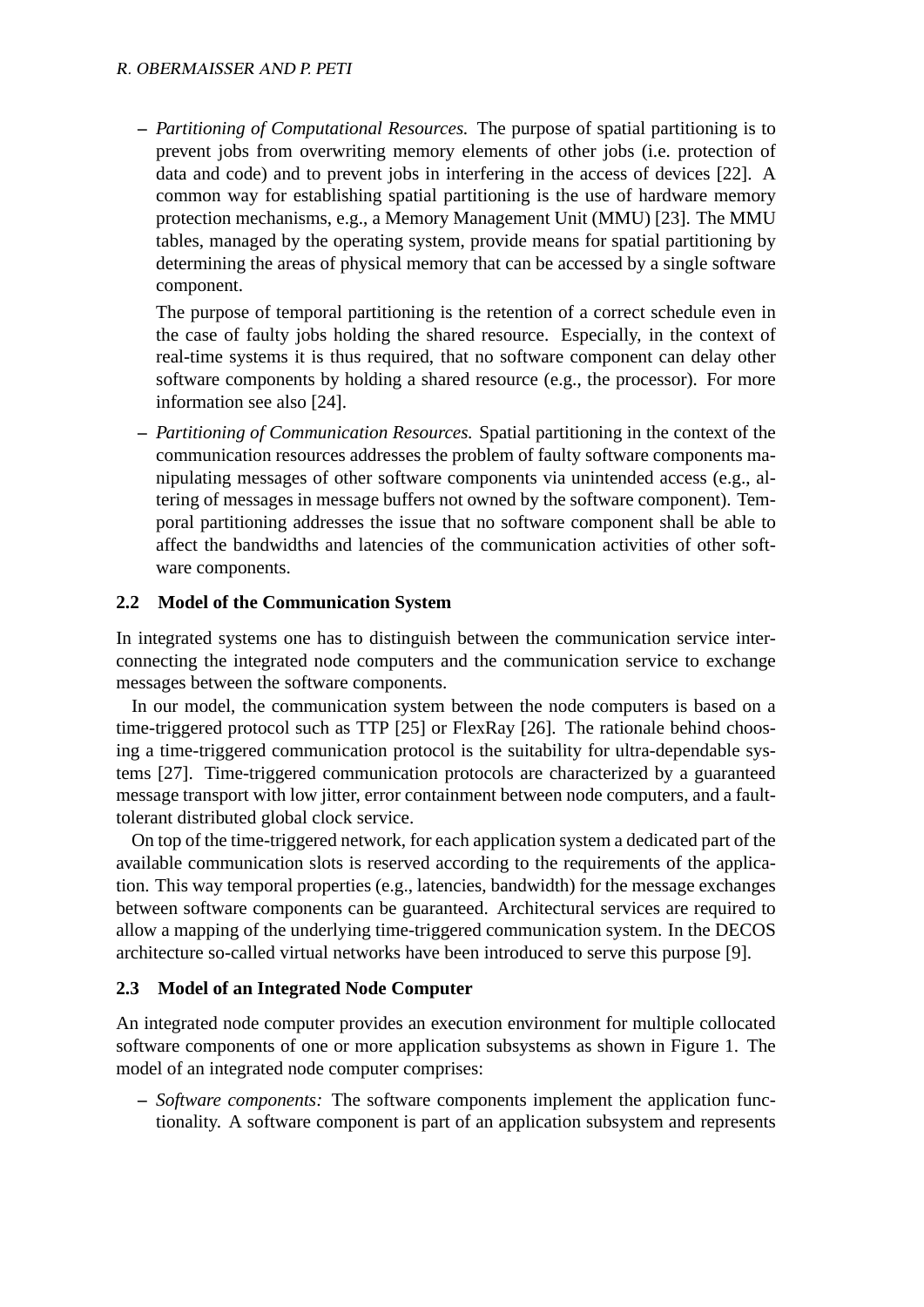the unit of distribution. Each software component is the responsibility of a single organizational entity (e.g., a specific supplier). The interaction with other software components occurs through the communication services provided by the communication middleware.

**–** *Partition management operating system.* The purpose of the partition management operating system is the establishment of multiple encapsulated execution environments for combining multiple software components within a single node computer. The encapsulated execution environment provided for a software component is denoted as a *partition* and provides guaranteed computational resources (CPU time, memory). The partition management operating system implements mechanisms for spatial and temporal partitioning in order to protect the computational resources of the individual partitions. The scheduling of partitions needs to ensure that a timing failure of a software component, such as a worst-case execution time violation, does not affect the CPU time available to other partitions. In analogy, the spatial partitioning mechanisms of the partition management operating system include memory protection between partitions (e.g., hardware-enforced with a MMU). Thereby, each partition emulates a virtual node computer that is dedicated to a single software component only.

An example for a partition management operating system is Wind River's VxWorks AE653 [28]. In compliance with ARINC standard 653 [29] (also called APplication EXecutive (APEX)), this real-time operating system supports the execution of avionic software components that would be implemented on dedicated Line Replaceable Units (LRUs) in non Integrated Modular Avionics (IMA) systems. Vx-Works AE653 supports an additional operating system running within a partition, e.g., replacing the OS that has been deployed with a legacy application in the respective LRU. Other examples for partition management operating systems include LynxOS-178 [30] and a DECOS operating system based on Linux Real-Time Application Interface (RTAI) [24].

- **–** *Communication Middleware:* The main purpose of the middleware is the management of the communication resources as previously described. The middleware provides a technology invariant interface to the software components that abstracts from any hardware-specific implementation details. For example, in AUTOSAR [16] the runtime environment (RTE) provides such a generic communication service for the applications. In the DECOS the high-level virtual network services perform this task [9].
- **–** *Communication controller:* The purpose of the communication controller is to provide access to the underlying time-triggered communication system. By the use of hardware drivers and the provision of standardized Application Programming Interface (API) one typically abstracts from the used hardware and thus ensures reuse of existing code in future systems.
- **–** *Input/Output (I/O) and Drivers:* The software components hosted on a node computer exploits the input/output subsystem for interacting with the controlled object and the human operator. This interaction occurs either via a direct connection to sensors and actuators or via a fieldbus (e.g., Local Interconnect Network (LIN) [31]).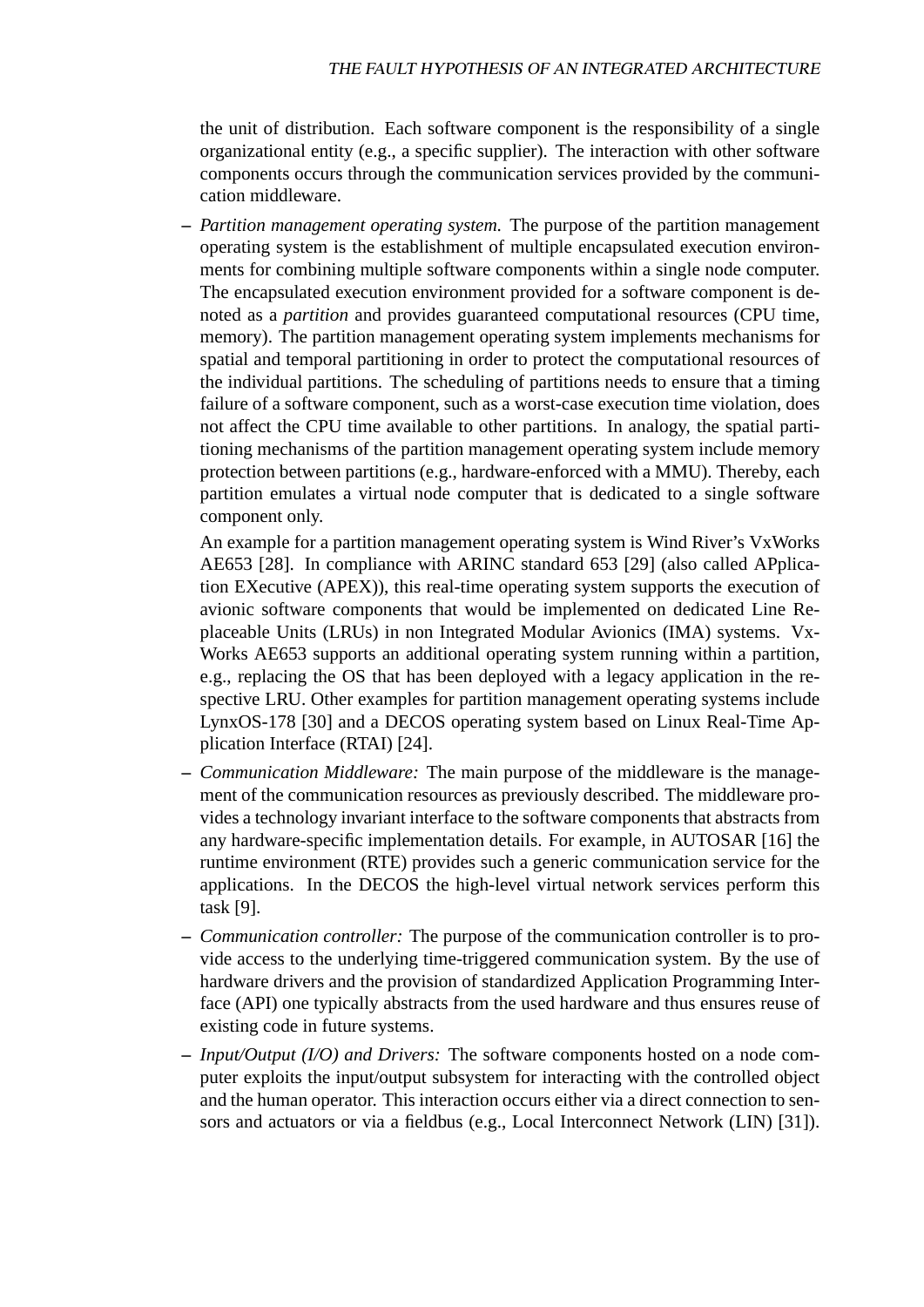

Figure 2: Relationship between Fault-Error-Failure Chain and Fault Hypothesis

The latter approach simplifies the installation – both from a logical and a physical point of view – at the expense of increased latency of sensory information and actuator control values.

In a federated system, each software component has full access to I/O of the respective node computer. On an integrated node computer, an I/O partition is required that manages I/O from the various software components.

## **3 Constituting Parts of a Fault Hypothesis**

The *fault hypothesis* specifies assumptions about the types of faults, the rate at which components fail and how components may fail [5]. The *assumption coverage* is the probability that these assumptions hold in reality. Since fault-tolerance mechanisms of a system are based on these assumptions, the complete system may fail in case the assumptions concerning faults, failure rates, and failure modes are violated.

### **3.1 Fault-Containment Regions**

A *Fault Containment Region (FCR)* is defined as a subsystem that operates correctly regardless of any arbitrary logical or electrical fault outside the region [32]. The justification for building ultra-reliable systems from replicated resources rests on an assumption of failure independence among redundant units [2]. The independence of FCRs can be compromised by shared physical resources (e.g., power supply, timing source), external faults (e.g., Electromagnetic Interference (EMI), spatial proximity) and design.

For example, fault injection experiments in the TTA have demonstrated that the failure of a local bus guardian is correlated with a failure of the respective node computer due to shared power supply, timing source and physical proximity [33]. Therefore, the TTA [34] has been adapted to perform timing failure detection by two replicated central guardians [35].

In conformance with the fault-error-failure chain introduced by Laprie [36], one can distinguish between faults that cause the failure of a FCR (e.g., design of the hardware or software of the FCR, operational fault of the FCR) and faults at the system-level. The latter type of fault is a failure of a FCR, which needs to be tolerated by the distributed fault-tolerance mechanisms (see Figure 2). For example, a common approach for masking component failures is N-modular redundancy (NMR) [37, 38, 39, 40]. N replicas receive the same requests and provide the same service. The output of all replicas is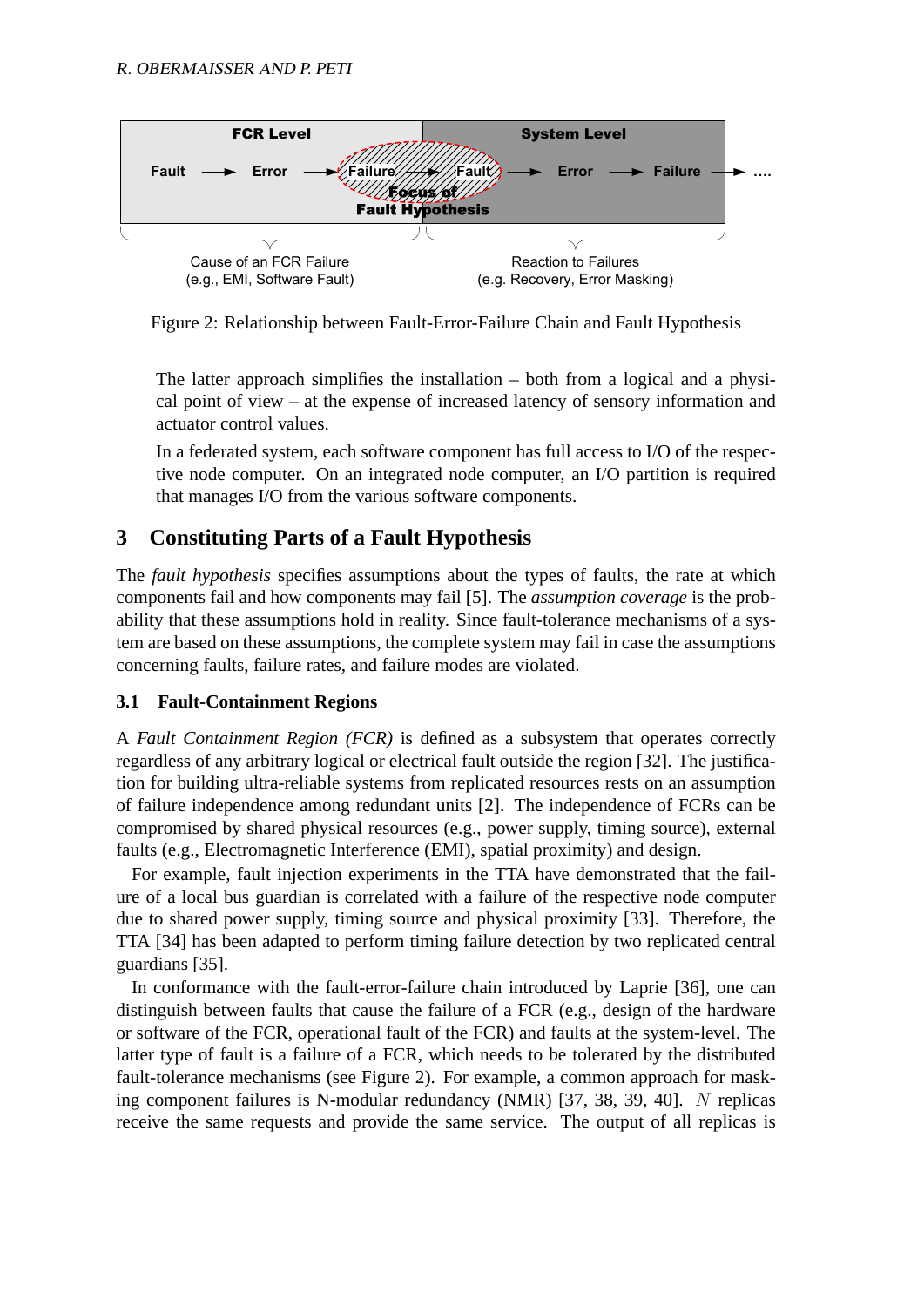provided to a voting mechanism, which selects one of the results (e.g., based on majority) or transforms the results to a single one (average voter). The most frequently used N-modular configuration is triple-modular redundancy (TMR).

Since the FCR failures are relevant for the design of the fault tolerance mechanisms, they are the content of the fault hypothesis. A system-level failure can result from the inability to handle such a system-level fault.

#### **3.2 Failure Mode Assumption**

*Failure modes* of FCRs are defined through the effects as perceived by the service user, i.e. independently of the actual cause or rate of failures. A formal definition in terms of assertions on the sequences of value-time tuples can be found in [5]. Failure modes determine the degree of redundancy required to ensure correct error processing. Based on the rigidity of assumptions, the following hierarchy of failures modes can be established [41]:

- **– Fail-stop failures:** A fail-stop failure is defined as a FCR behavior, where the FCR does not produce any outputs. The FCR omits to produce output to subsequent inputs until it restarts. It is additionally assumed that all correct FCRs detect the fail-stop failure.
- **– Crash Failures:** A FCR suffering a crash failure does not produce any outputs. In contrast to fail-stop failures, a crash failure can remain undetected for correct FCRs.
- **– Omission Failures:** An omission failure occurs, if the sender FCR fails to send a message, or the receiver fails to receive a sent message. As a consequence, the receiver does not respond to an input. The detection of an omission failure is not guaranteed.
- **– Timing Failures:** The FCR does not meets its temporal specification. Outputs of a FCR are delivered too early or too late.
- **– Byzantine or Arbitrary Failures:** There is no restriction on the effects a service user may perceive. Arbitrary failures include the forging of messages and "twofaced" FCR behaviors [42].

A different classification of failure modes can be found in [43] and distinguishes the following additional types of failure modes:

- **– Babbling Idiot.** In case of a babbling idiot failure, the FCR does not obey its temporal specification by sending untimely messages. For example, in a CAN network [44] a FCR (i.e. a CAN node) constantly sends high-priority messages thus monopolizing the network.
- **– Slightly-off-Specification (SoS).** Such a failure is a special type of Byzantine failure. One can distinguish temporal and value SoS failures. An example for a value SoS failure is an intermediate electrical voltage that is close to the threshold between logical 0 and logical 1 and can be perceived with different logical values by different observers [45]. An example for a temporal SoS failure is a message with a receive instant that is slightly outside the boundary of the interval of correct receive instants. In such a case, due to the inability to perfectly synchronize clocks one node can classify the message as timely, whereas another node may detect a message timing failure.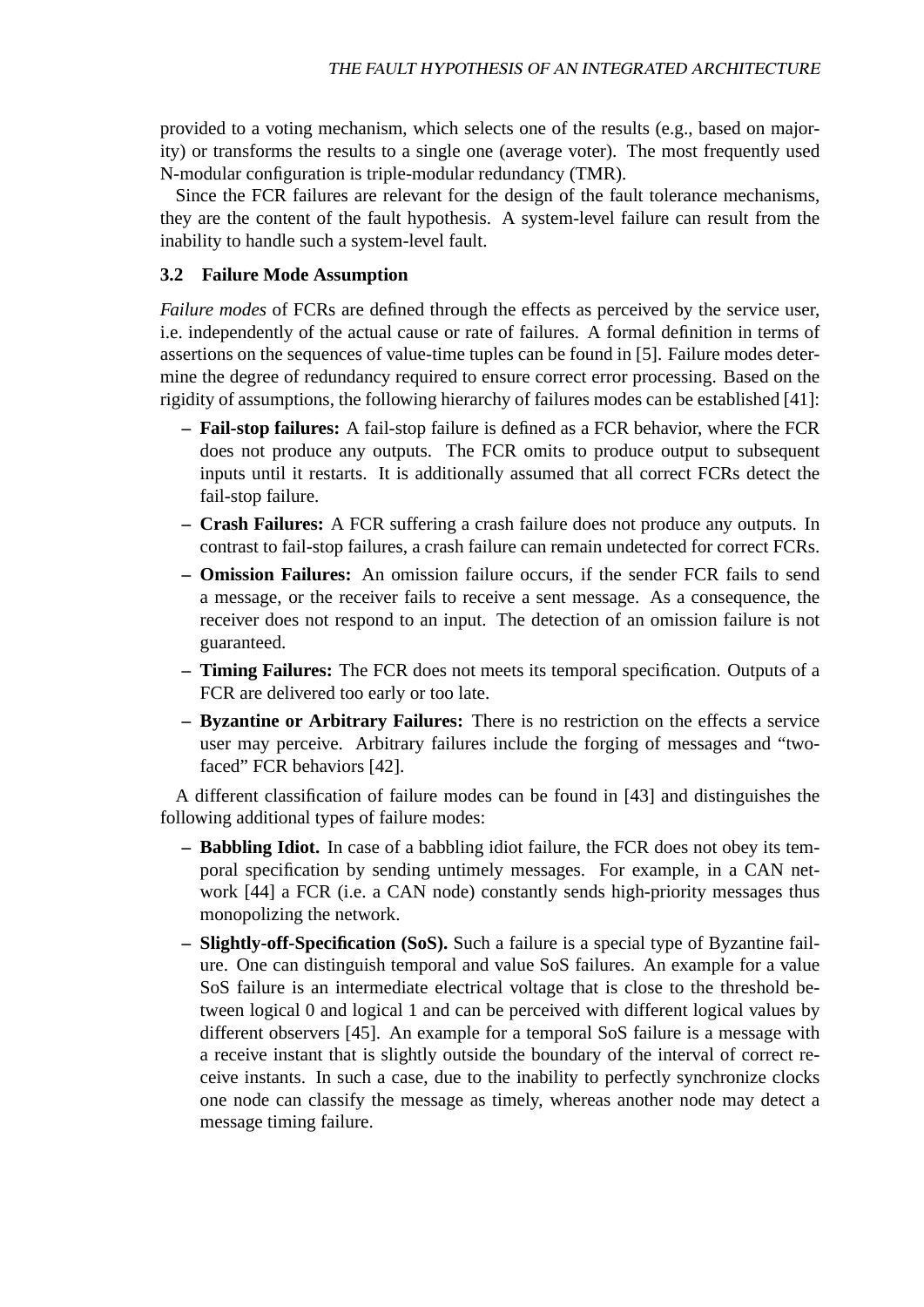**– Masquerading.** Masquerading is defined as the sending or receiving of messages using the identity of another principal without authority [46, p. 480].

### **3.3 Failure Rates Assumptions**

Part of the fault hypothesis is a specification of the failure rate of FCRs. In general, a differentiation of failure rate with respect to different failure modes and the failure persistence is necessary. For example, fault injection experiments [47] have shown that restrictive failure modes, such as omission failures, are more frequent by a factor of 50 compared to arbitrary failures.

Also, failure persistence is an important factor in the differentiation of failure rates. While transient failures disappear without an explicit repair action, permanent failures prevail until removed by a maintenance engineer (e.g., software update in case of a software fault, replacement or repair of hardware in case of a hardware fault).

### **3.4 Maximum Number of Failures**

This parameter of the fault hypothesis denotes the maximum number of FCR failures, which must be handled by the system. The maximum number of failures depends on the failure rate and the recovery interval of FCRs. A prevalent assumption in many presentday safety-critical systems is the occurrence of a single failure only (e.g., TTA [34], FlexRay [48]). A failure hypothesis with this hypothesis is also frequently denoted as a "single fault hypothesis" (from a system-level point of view).

### **3.5 Recovery Interval of an FCR**

The FCR recovery interval is the maximum interval of time after a FCR failure until the FCR provides the correct service again. In case of a permanent failure, this recovery interval equals the mission time or the duration between maintenance actions. In case of a transient failure, this interval equals the sum of the failure detection latency, the FCR restart duration, and the state restoration duration [4].

# **4 Fault Hypothesis of the DECOS Integrated Architecture**

This section describes the fault hypothesis of the integrated system architecture. The fault hypothesis of the complete system consists of a sub-hypothesis for hardware faults and a sub-hypothesis for software faults. We assume a single failure of a node computer or communication channel. Node computers may exhibit an arbitrary failure mode. For the communication channels, we assume that the network will not spontaneously create correct frames and will not introduce arbitrary delays when forwarding frames. For software faults, we assume zero failures of safety-critical software (including safety-critical software components and system software) and an arbitrary number failures of non safetycritical software components. In case of software diversity, the zero failure assumption can be relaxed to a single failure assumption. The failure modes encompass an arbitrary behavior at the execution environment and communication system.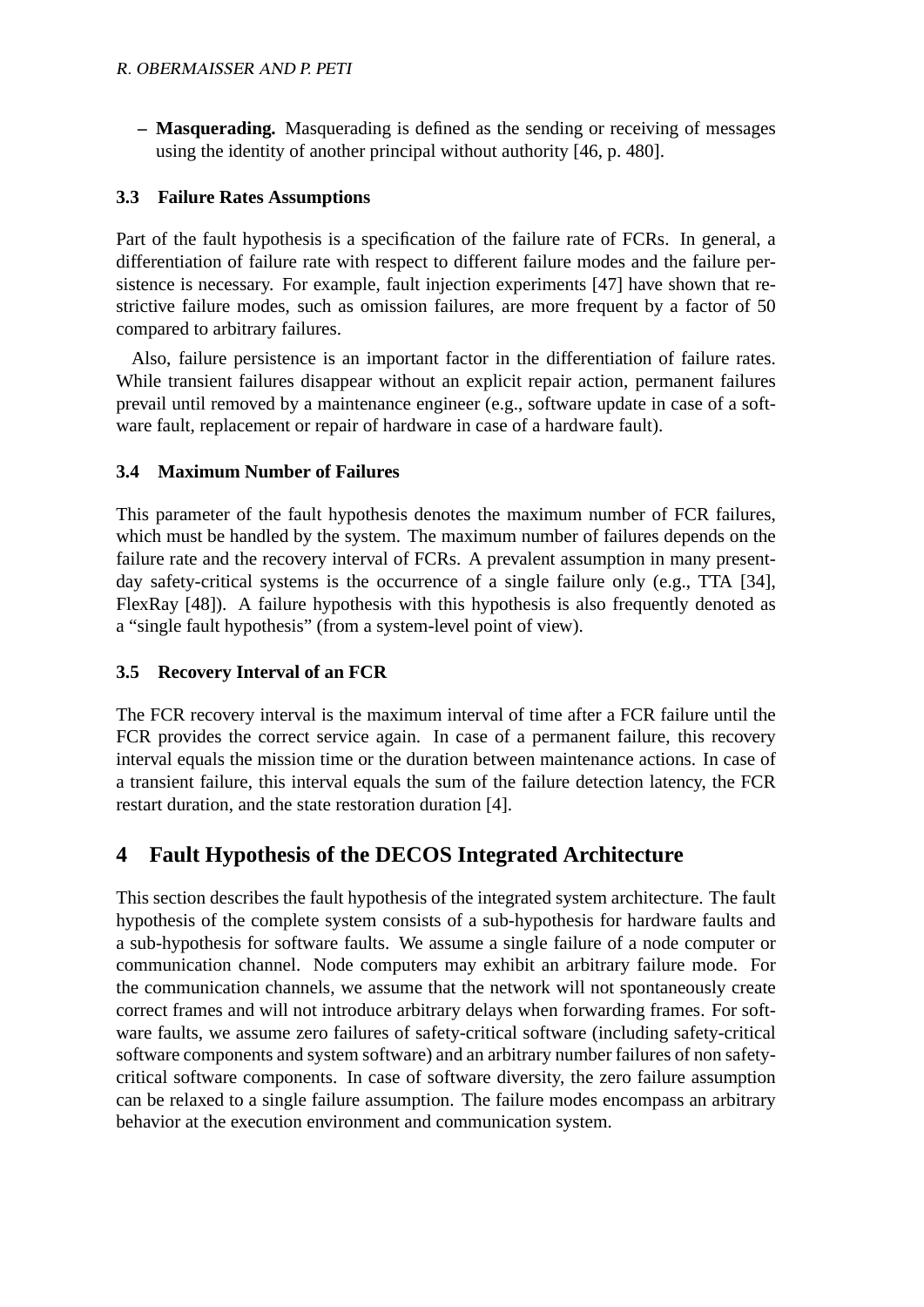#### **4.1 Hardware Fault Model**

A hardware fault hits physical resources, such as mechanical or electronic parts. Hardware faults originate either from development or from conditions that occur during operation. Hardware design faults and production defects belong to the first class. The second class includes physical deterioration (i.e. wearout [49]) and external interference through physical phenomena (e.g., lightning stroke). Early and premature wearout failures are caused by the displacement of the mean and variability due to manufacturing, assembly, handling, and misapplication [50].

The types and causes of failures for electronics have changed over the years. Failure analysis in recent years has revealed that some failure causes may have been reduced by improvements in technology but due to the higher level of complexity and downsizing other failure classes have emerged [51]. According to Constantinescu [52] the primary cause for the significant increase of the Soft Error Rate (SER) are shrinking geometries, lower power voltages and higher frequencies. These result in higher sensitivity to neutron and alpha particles, and consequently have an impact on dependability by increasing the transient failure rates. Furthermore, due to semiconductor process variations and manufacturing residuals the likelihood of reoccurring permanent faults leading to transient failures is growing. The shrinking of geometries in semiconductor design has also significant impact on future design processes, such as nanometer design [53]. This SER in chiplevel design [54] is estimated to significantly increase without additional error protection mechanisms or the use of more robust technology such as Silicon on Insulator (SOI), as more and more devices are added to a processor [55]. In literature a discrimination between masked errors, correctable errors, Detected Uncorrectable Errors (DUE), and Silent Data Corruption (SDC) is made [56, 55]. For example, in [57] a SER of 114 FIT (1000 year) for SDC, 4,566 FIT (25 year MTTF) for system-kill DUE, and 11,415 FIT (10 year MTTF) for process-kill DUE is targeted for IBM servers. Xilinx, vendor of FPGA devices, supports these numbers by providing experimental data regarding the reliability of their products with respect to Single Event Upset (SEU) [58, 59]. The mean time between logic failures for the XC2V6000 device is 170 years. The MTBF for a logic error caused by SEU in an XC2V1000 device is 1000 years, or 114 FIT [60].

**Fault-Containment Regions.** For hardware faults, we regard each node computer (i.e. a hardware/software unit) as a FCR. Since a node computer contains shared physical resources (e.g., processor, memory, power supply, oscillator), a single physical fault hitting any of these resources is likely to jointly affect several or all of the software components within the node computer. Furthermore, we assume that hardware diversity is applied to prevent common mode failures [61] due to developmental hardware faults (e.g., replicated production defects, hardware errata). This approach is widely accepted for safety-critical applications, e.g., in the avionic domain [62, 63]. For example, the primary flight control system of the Boeing 777 employs three dissimilar microprocessors (AMD 29050, Intel 80486, Motorola 68040).

In addition, we regard each communication channel (e.g., central bus guardian plus wiring as described in [35]) as a FCR. In case of replicated communication channels, each communication channel forms a dedicated FCR. See Figure 3 for illustration.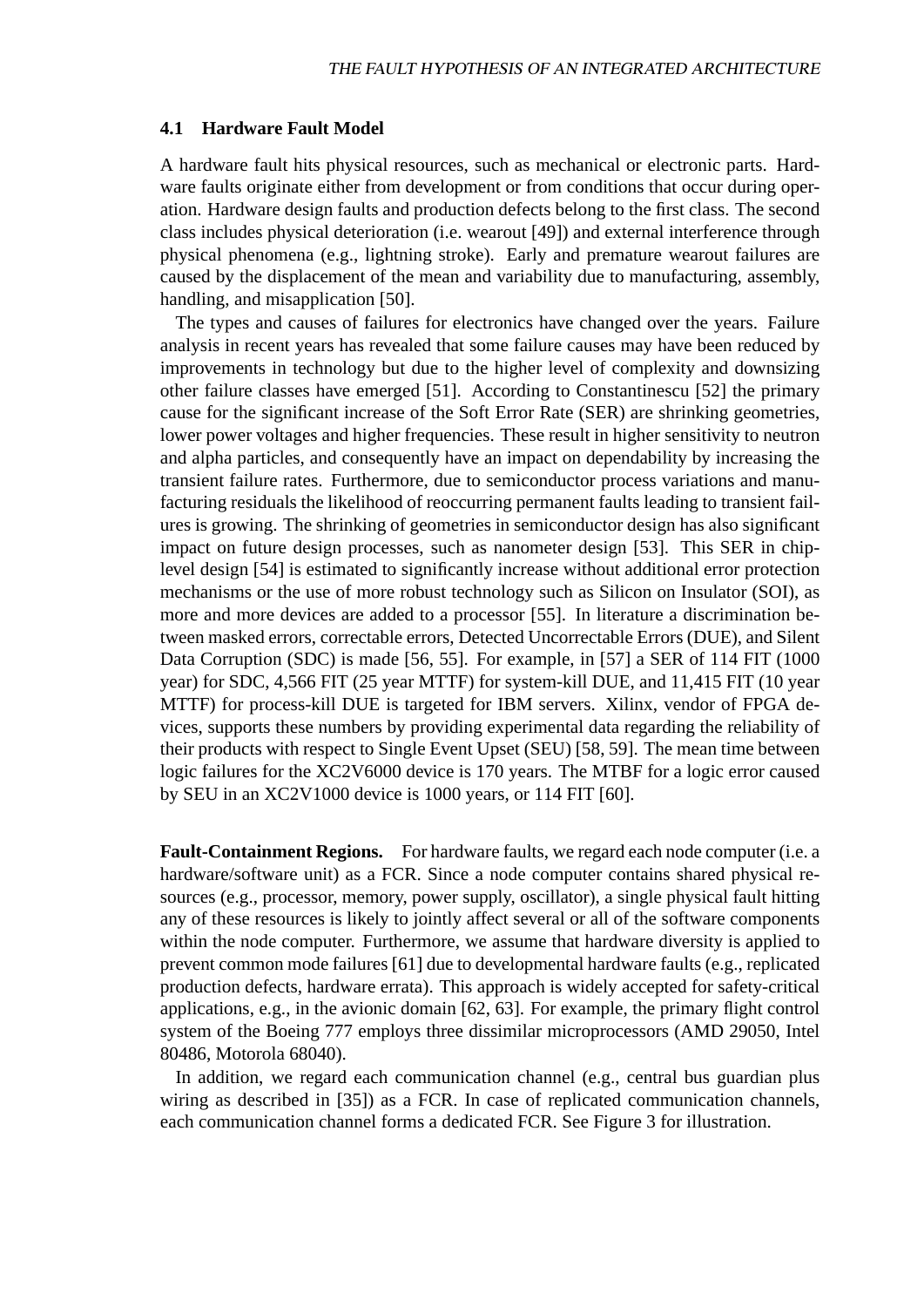

Figure 3: Hardware Fault Containment Regions

**Failure Mode Assumption.** The failure mode of a node computer is assumed to be arbitrary. Fault injection campaigns have shown that more restrictive assumptions on the failure modes of node computers such as fail silence behavior cannot be justified in the context of ultra-dependable systems [33].

For the communication channels, we use the failure mode assumption introduced in [35] stating that the network will not spontaneously create correct frames and will not introduce arbitrary delays when forwarding frames.

**Failure Rates Assumptions.** In the definition of the failure rates of hardware FCRs it is important to distinguish between permanent and transient failures:

- **– Permanent Hardware Failure Rate.** The permanent failure rate of a FCR with respect to hardware faults is considered to be in the order of 100 FIT, i.e. about 1000 years [64].
- **– Transient Hardware Failure Rate.** Motivated by literature on SER we assume that the transient failure rate of a FCR with respect to hardware faults is in the order of 10.000-100.000 FIT.

**Maximum Number of Failures.** In the fault hypothesis a single failure of a hardware FCR is assumed. The "single fault hypothesis" is widely accepted, both in academia and industry (e.g., TTA [34], FlexRay [48]). In case of a transient FCR failure and subsequent recovery with state restoration either a further transient or permanent FCR failure can be tolerated. By contrast, in case of a permanent FCR failure only a maintenance action can restore the initial system state.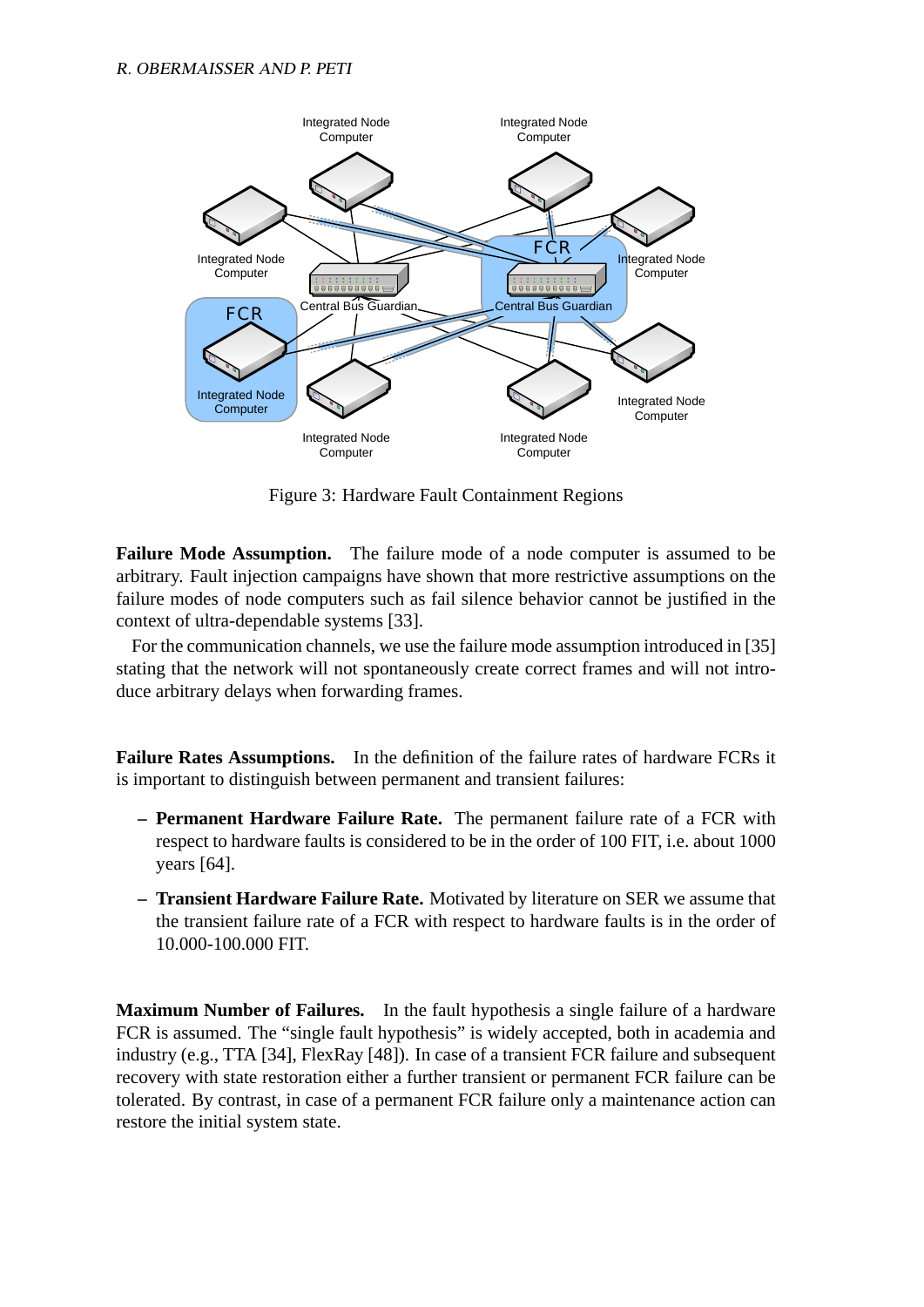**Recovery Interval of an FCR.** The duration of a transient hardware FCR failure can be assumed to be in the order of tens of milliseconds. For example in [65], the transient outage-time of an automotive steering system is required to be less than 50 ms. The same duration is also specified as the maximum outage in [66]. Correlated FCR failures, i.e. a fault affecting more than one FCR at the same time, are assumed to be experienced within a bounded interval of time. According to the ISO 7637 standard [67] the duration of an EMI burst is in the order of 10 ms.

Therefore, in case of a transient FCR failure the recovery interval is assumed to be not longer than 50 ms. For a permanent FCR failure the recovery interval equals the time it takes to bring the system into a safe state and perform the corresponding maintenance action at the service station.

#### **4.2 Software Fault Model**

This section describes the fault hypothesis for software faults. The sub-hypothesis for software faults is important for the integration of multiple software components on an integrated node computer in the context of mixed criticality systems and independent development of application subsystems.

**Fault-Containment Regions.** In compliance with the model of an integrated node computer in Section 2, we distinguish between *system software* (i.e. partition management operating system, middleware, I/O drivers) and *application software* (i.e. one or more software components).

Since all software components hosted on a node computer depend on the correct behavior of the system software, the software components cannot be assumed to be unaffected by a fault affecting the system software. Therefore, *all node computers on which a particular system software is deployed represent a common FCR for software faults affecting the system software.* The system software is thus a critical resource in the integrated system. It is necessary to ensure the absence of software faults in the system software. In particular, the system software needs to be designed for validation [68] and kept simple in order to permit a thorough validation (e.g., including formal verification). Moving functionality from the system software into the partitions is a viable strategy to achieve this goal, which is similar to the well known concept of micro-kernels in operating system design [69].

*For software faults affecting the application software, we regard a software component as a FCR.* If a software component is replicated along multiple node computers as part of a fault-tolerance concept, the FCR includes all distributed replicas of the software component. Replicated software components cannot be assumed to fail independently, since all replicas of a software component are based on the same programs and use the same input data. An example of a FCR consisting of replicated instances of a software component is depicted in Figure 4.

The role of software components as software FCRs holds also in case of software diversity (e.g., pursued in Airbus aircraft [63]). When software diversity is applied for addressing common mode failures, replicas are necessarily different and ideally employ different specifications in addition to separate implementations. Consequently, we denote these diverse replicas as separate software components. Nevertheless, the decision of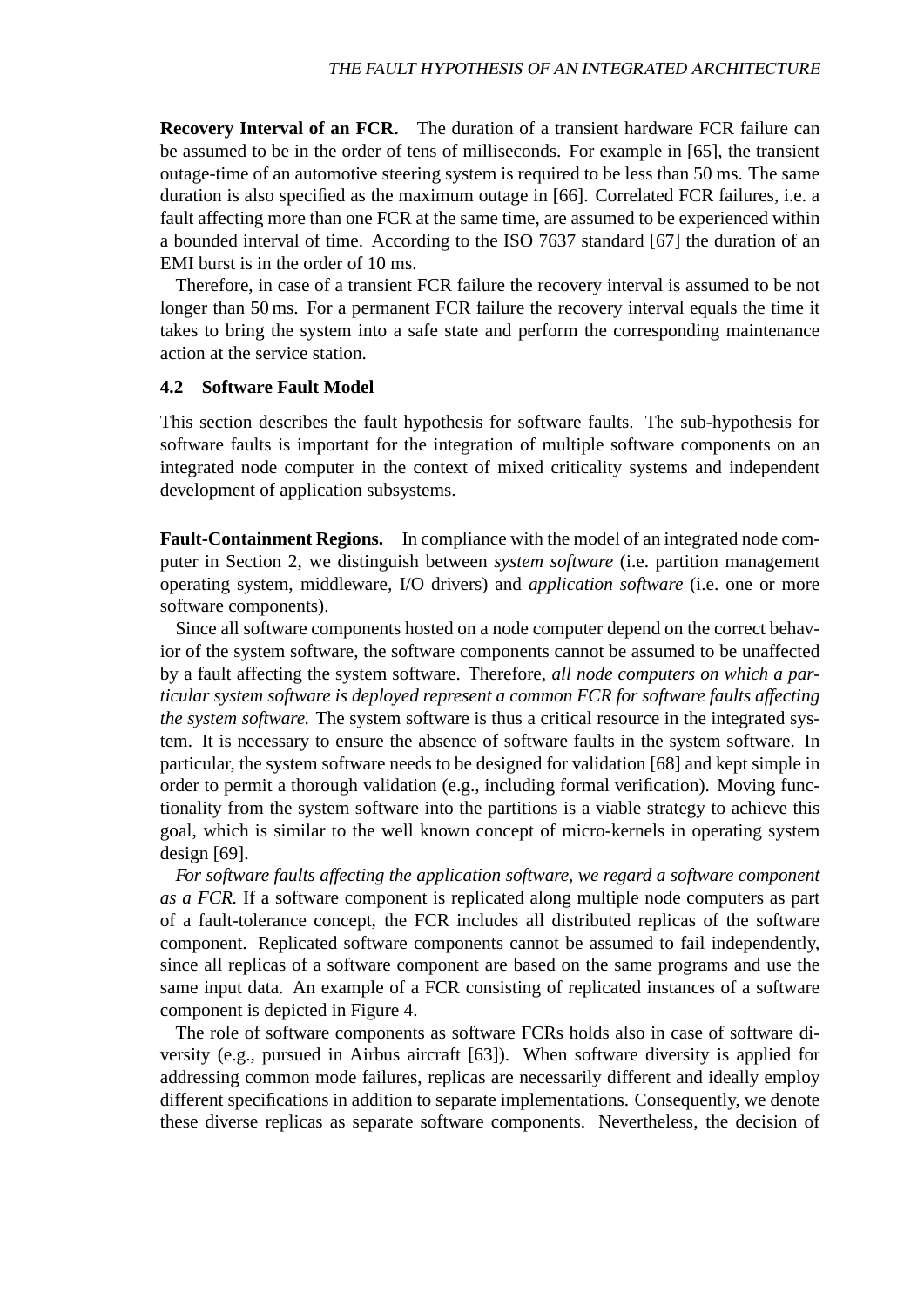

Figure 4: Immediate Impact of a Developmental Software or Interaction Fault (Horizontally Expanding Section-Lined Box) and Immediate Impact of a Hardware Fault (Vertically Expanding Section-Lined Box)

regarding these software components as different software FCRs depends on the independence of the diverse software versions. Practical analyses [70, 71] of software diversity have demonstrated that diverse implementations exhibit correlation w.r.t. design faults.

The identification of FCRs for the proposed integrated system architecture demonstrates the differences in the boundaries of the immediate impact of different types of faults. As depicted in Figure 4, the expansion of FCRs for hardware and software faults proceeds along two dimensions. In case of replicated software components, software faults hit multiple node computers and affect well-delimited subsystems of these node computers, namely the partitions housing the replicated instances of the software component. The FCR for hardware faults, on the other hand, expand within a node computer and we assume that hardware faults are delimited by a node computer. This assumption is justified in case of hardware diversity and if precautions are taken to avoid common mode failures (e.g., due to spatial proximity, common ground).

**Failure Mode Assumption.** A software component can exhibit different failure modes for different types of used resources. Failures at the communication system comprise transmissions of incorrect messages. At the execution environment, the failure modes of a software component relate to the unspecified use of computational resources. Failure modes for the communication system refer to the compliance with the interface specification of the software component, while the failure modes concerning the execution environment are a statement w.r.t. component specification. In the fault hypothesis, we assume the following failure modes for the communication system and the execution environment.

**– Communication system – arbitrary value message failure.** A value message failure occurs in case the contents of a transmitted message do not comply with the interface specification. We assume arbitrary value message failures. Examples for specific value message failures of the fault hypothesis are crash/omission failures, babbling idiot, and SoS failures in the temporal domain as introduced in Section 3.2.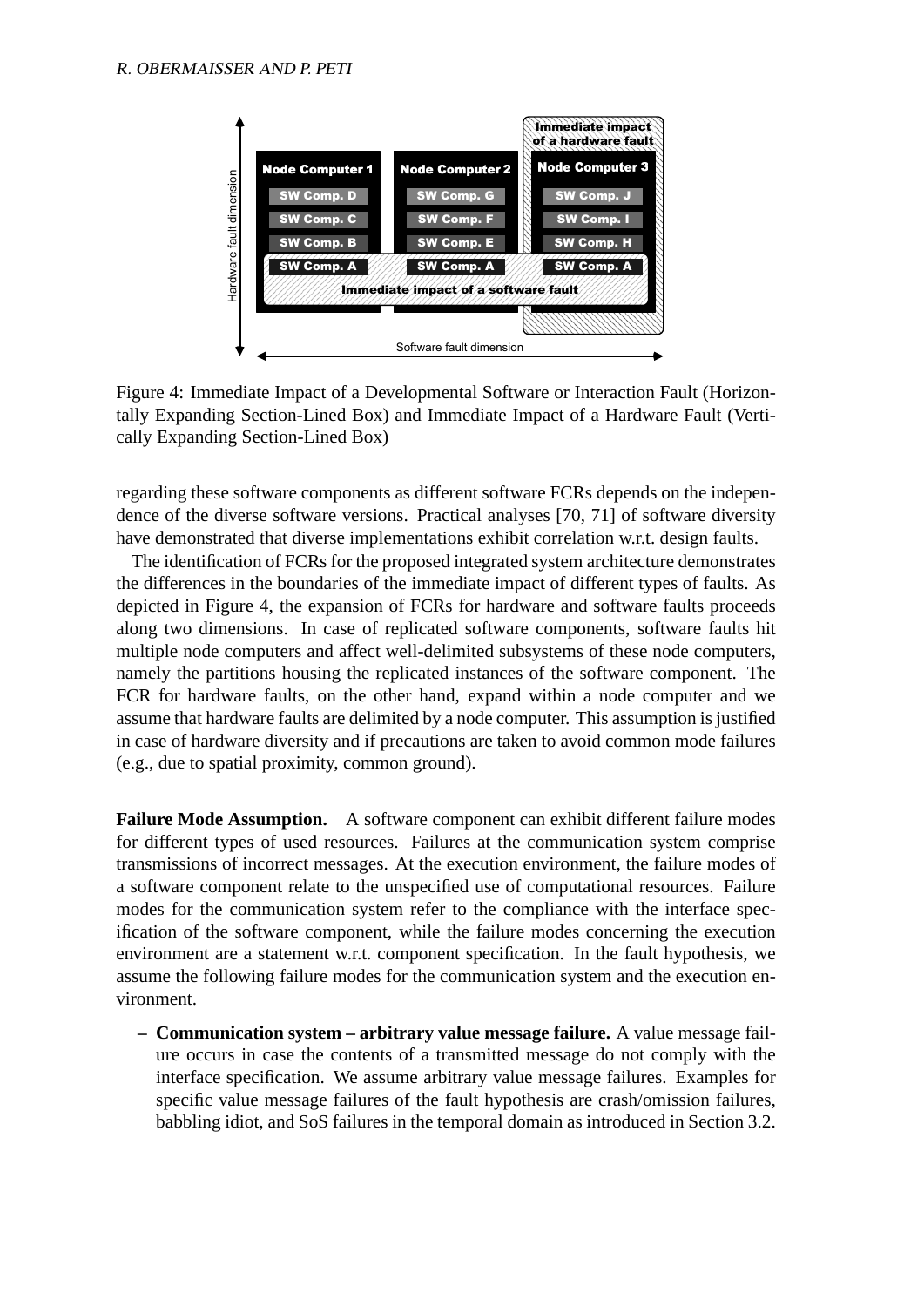| Safety Integrity Level   Probability of Failure per Hour |
|----------------------------------------------------------|
| $> 10^{-9}$ to $< 10^{-8}$                               |
| $> 10^{-8}$ to $< 10^{-7}$                               |
| $> 10^{-7}$ to $< 10^{-6}$                               |
| $> 10^{-6}$ to $< 10^{-5}$                               |

Table 1: Safety Integrity Levels According to [72]

- **– Communication system arbitrary timing message failure.** An unspecified send instant of a message is denoted as a timing message failure. We assume arbitrary timing message failures. Masquerading failures, two-faced message contents, and SoS failures in the value domain are examples for specific timing message failures.
- **– Execution environment arbitrary timing failure.** A timing failure of a software component being executed on a node computer is a violation of the temporal specification of the software component, e.g., the non compliance to specified worst-case execution. In the scope of the execution environment, we assume arbitrary timing failures of software components.
- **– Execution environment arbitrary value failure.** A value failure of a software component being executed on a node computer is a violation of the value specification of the software component. Possible value failures include attempted access operations to memory outside a partition or access to sensors/actuators belonging to other software components. In the scope of the execution environment, we assume arbitrary value failures of software components.

**Failure Rates Assumptions.** The DECOS architecture is designed to support the Safety Integrity Levels (SIL) 1 to 4 [72, 73]. Consequently, the failure rate assumptions presented in Table 1 apply to the fault hypothesis.

**Maximum Number of Failures.** For safety-critical software components, which are part of application subsystems with reliability requirements of  $10^{-7}$  failures/hour or better (i.e. SIL 3/SIL 4 according to IEC 61508 [74]), we assume the absence of software faults. For this purpose correct-by-construction methods have gained more and more momentum in recent years for the development of safety-critical software [75, 76]. In case of design diversity, this assumption is relaxed to the assumption of a single failure of a safety-critical software component induced by a software fault.

For non safety-critical software components with reliability requirements below  $10^{-7}$ failures/hour (e.g., SIL 1/SIL 2 according to IEC 61508 [74]), we assume that all software components may fail. Even in this case, the error containment mechanisms at the level of the communication and computational resources need to ensure that no error propagation towards the safety-critical software components occurs.

**Recovery Interval of an FCR.** Although a software fault is by definition a permanent fault, we assume that (permanent) software faults that have evaded validation result with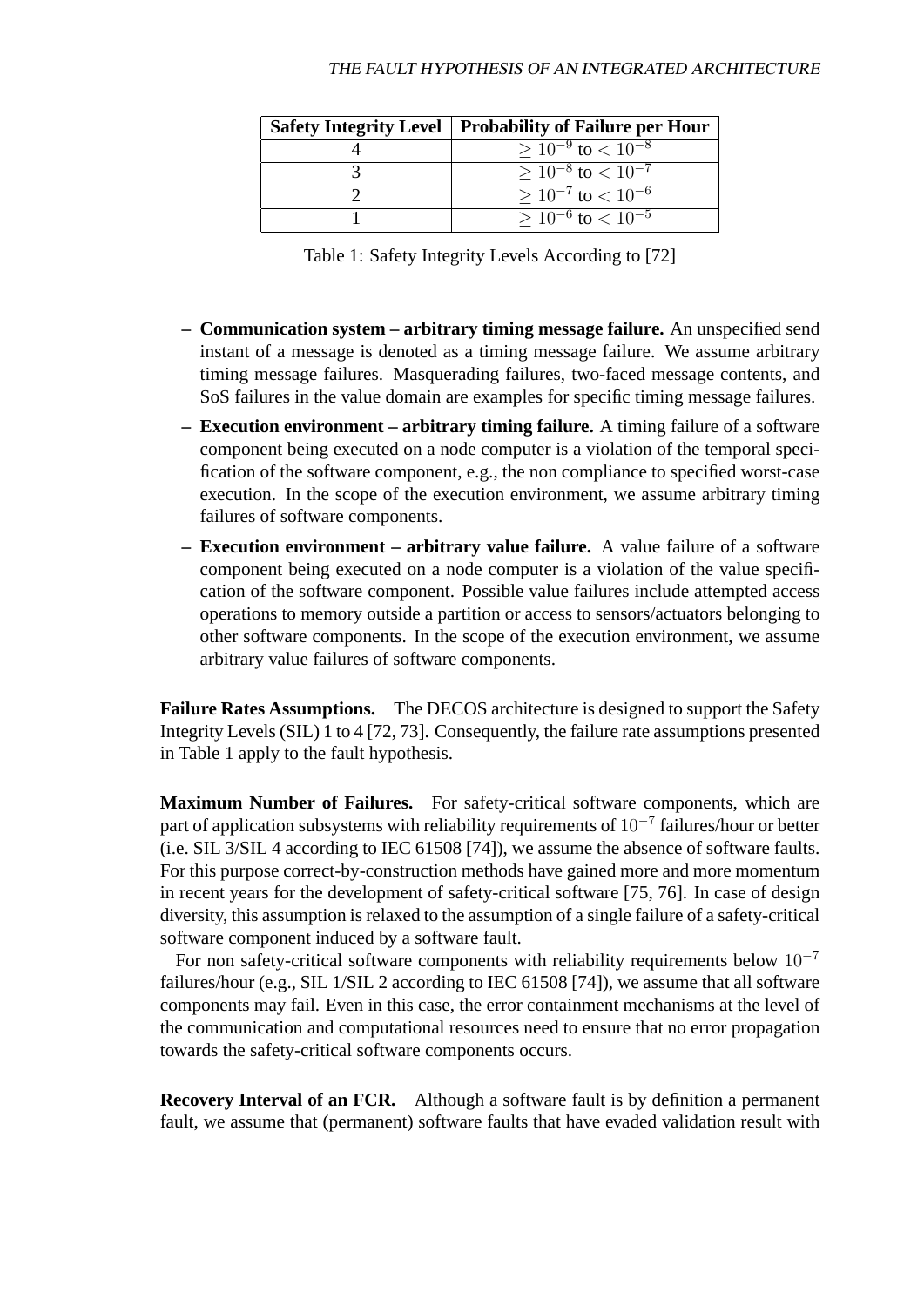high probability in transient failures of software FCRs. For this reason, we assume that the system software detects software component failures (e.g., violation of worst-case execution time) and performs a restart of the partition hosting the software component.

A design fault in a software component will manifest itself conditionally as a failure of the software component depending on the execution context (e.g., inputs). As long as this context prevails, a restart of the software component repeatedly causes a failure. The recovery interval denotes the duration of the time interval between the disappearance of the context for the software fault and the time at which the correct service of the software component is provided again.

After the disappearance of the context, the software FCRs is expected to recover within the same time interval (50 ms) as in case of a transient failure of a hardware FCR. If the context prevails, the software component does not recover.

### **5 Conclusion**

The fault hypothesis of a safety-critical distributed embedded real-time system is the basis for the design and validation of the fault-tolerance algorithms, the determination of the assumption coverage, and the construction of the safety argument. In integrated systems, the fault hypothesis needs to take into account the presence of multiple application subsystems that can possess different criticalities, thus having different requirements concerning reliability. In general, such application subsystems will exhibit significant differences concerning the residue of design faults after deployment due to different development processes driven by economic constraints. In safety-critical application subsystems, the absence of design faults can no longer be shown by testing alone. The achievement of the reliability includes a rigorous development process, formal verification, and involvement of a certification agency. For non safety-critical application subsystems, certainty about the complete absence of design faults is usually economically infeasible. The level of rigidity in the development process of safety-critical applications would be too expensive. For this reason, an integrated architecture needs to prevent error propagation between application subsystems in order to prevent a design fault in a non safety-critical application subsystems from affecting safety-critical ones. The assumptions (e.g., identification of fault containment regions w.r.t. software faults) introduced in the fault hypothesis of this paper are a prerequisite for the development of these error containment mechanisms.

Apart from handling mixed criticality systems, error containment mechanisms building on top of the presented fault hypothesis are also a major step towards a seamless system integration with clear integration responsibilities. Since each of the introduced fault containment regions w.r.t. software faults can be attributed to a liable organizational entity (e.g., a specific supplier), effective error containment between fault containment regions avoids correlated system-wide failures that would blur the origin of a fault.

### **Acknowledgments**

The authors would like to thank Wilfried Steiner for his valuable comments on earlier versions of this paper. This work has been supported in part by the European IST project ARTIST2 under project No. IST-004527 and the European IST project DECOS under project No. IST-511764.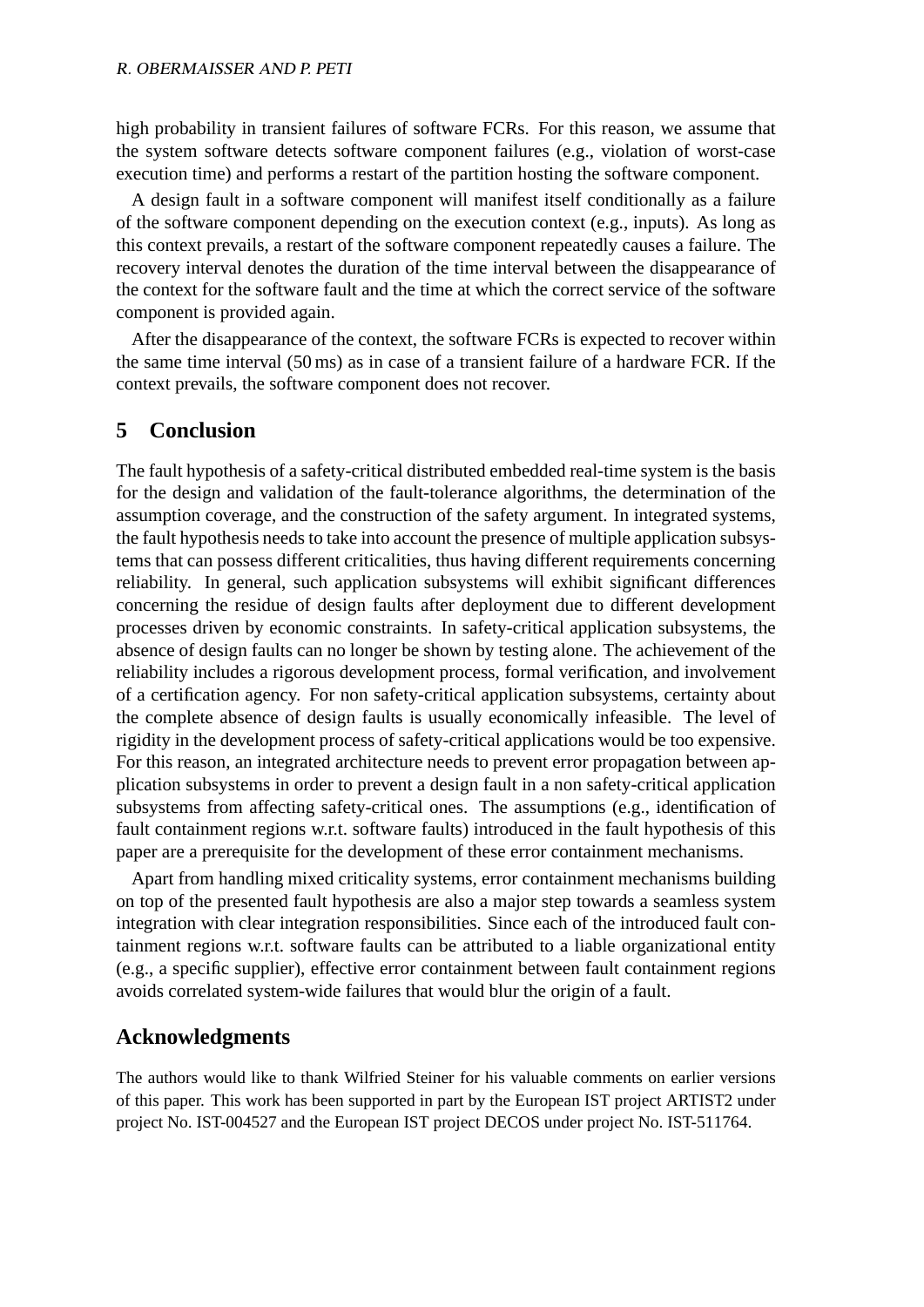#### **References**

- [1] H. Kopetz. *Real-Time Systems, Design Principles for Distributed Embedded Applications*. Kluwer Academic Publishers, Boston, Dordrecht, London, 1997.
- [2] R.W. Butler, J.L. Caldwell, and B.L. Di Vito. Design strategy for a formally verified reliable computing platform. In *Proceedings of the 6th Annual Conference on Systems Integrity, Software Safety and Process Security*, pages 125–133, June 1991.
- [3] P.G. Bishop and R.E. Bloomfield. A methodology for safety case development. In *Proceeedings of the Safety-critical Systems Symposium*, Birmingham, UK, February 1998.
- [4] H. Kopetz. The fault hypothesis for the time-triggered architecture. In *Proceedings of the IFIP World Computer Congress*, 2004.
- [5] D. Powell. Failure mode assumptions and assumption coverage. In *Proceedings of the 22nd IEEE Annual International Symposium on Fault-Tolerant Computing (FTCS-22)*, pages 386–395, Boston, USA, July 1992.
- [6] R. Obermaisser, P. Peti, B. Huber, and C. El Salloum. DECOS: An integrated time-triggered architecture. *e&i journal (journal of the Austrian professional institution for electrical and information engineering)*, March 2006.
- [7] B. Bouyssounouse and J. Sifakis, editors. *Embedded Systems Design*. Springer Verlag, 2005.
- [8] P. Giusto, A. Ferrari, L. Lavagno, J.-Y. Brunel, E. Fourgeau, and A. Sangiovanni-Vincentelli. Automotive virtual integration platforms: why's, what's, and how's. In *Proceedings of the IEEE International Conference on Computer Design: VLSI in Computers and Processors*, pages 370–378, September 2002.
- [9] R. Obermaisser, P. Peti, and H. Kopetz. Virtual networks in an integrated time-triggered architecture. In *Proceedings of the 10th IEEE International Workshop on Object-oriented Real-time Dependable Systems (WORDS2005)*, pages 241–253, Sedona, Arizona, February 2005.
- [10] J. Rushby. Modular certification. Technical report, Computer Science Laboratory SRI International, 333 Ravenswood Avenue, Menlo Park, CA 94025, USA, September 2001.
- [11] H. Heinecke, K.-P. Schnelle, H. Fennel, J. Bortolazzi, L. Lundh, J. Leflour, J.-L. Mate, K. Nishikawa, ´ and T. Scharnhorst. AUTomotive Open System ARchitecture - An Industry-Wide Initiative to Manage the Complexity of Emerging Automotive E/E-Architectures. In *Proceedinsg of the Convergence International Congress & Exposition On Transportation Electronics*, Detroit, MI, USA, October 2004. SAE. 2004-21-0042.
- [12] H.A. Simon. *The Sciences of the Artificial*. MIT Press, 1996.
- [13] J. Sifakis. A framework for component-based construction. In *Proc. of 3rd IEEE International Conference on Software Engineering and Formal Methods (SEFM05)*, pages 293–300, September 2005.
- [14] H. Kopetz and R. Obermaisser. Temporal composability. *Computing & Control Engineering Journal*, 13:156–162, August 2002.
- [15] M. Short and M.J. Pont. Hardware in the loop simulation of embedded automotive control system. In *Proceedings of the 8th International IEEE Conference on Intelligent Transportation Systems*, pages 426–431, Vienna, Austria, September 2005.
- [16] Th. Scharnhorst, H. Heinecke, K.-P. Schnelle, H. Fennel, J. Bortolazzi, L. Lundh, P. Heitkamper, ¨ J. Leflour, J.-L. Mate, and K. Nishikawa. AUTOSAR - challenges and achievements 2005. In *VDI Berichte 1907*. Verein Deutscher Ingenieure, 2005.
- [17] F. Bachmann, L. Bass, C. Buhman, and S. Comella-Dorda. Technical concepts of component-based software engineering. Technical Report 008, CMU/SEI, Pittsburgh, May 2000.
- [18] C. Szyperski. *Component Software: Beyond Object-Oriented Programming*. ACM Press and Addison-Wesley, New York, NY, 1998.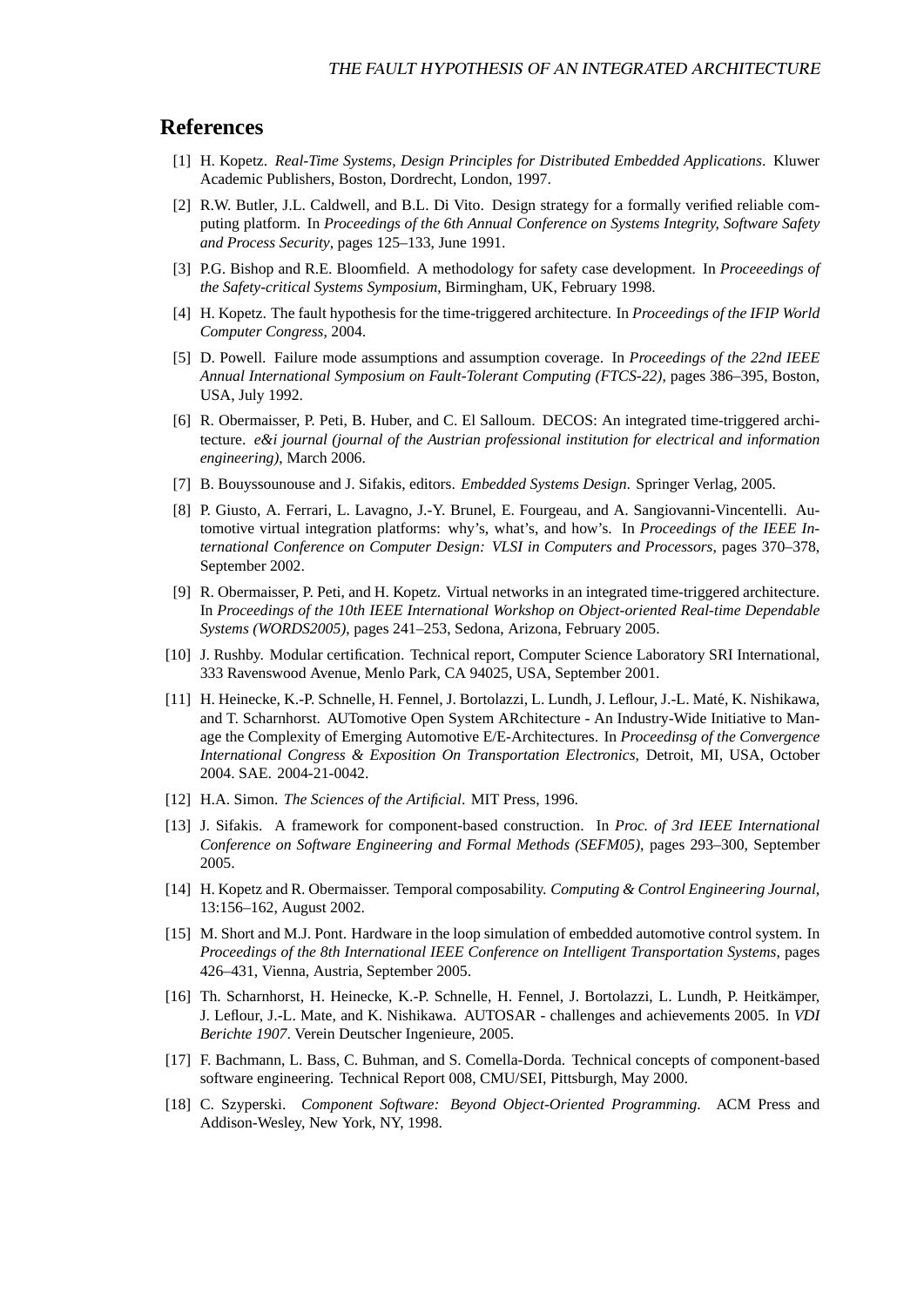- [19] A. W. Brown and K. C. Wallnau. The current state of CBSE. *IEEE Software*, 15(5):37–46, September/October 1998.
- [20] H.D. Heitzer. Development of a fault-tolerant steer-by-wire steering system. *Auto Technology*, 4:56– 60, April 2003.
- [21] P. Peti, R. Obermaisser, F. Tagliabo, A. Marino, and S. Cerchio. An integrated architecture for future car generations. In *Proceedings of the 8th IEEE International Symposium on Object-oriented Realtime distributed Computing*, May 2005.
- [22] J. Rushby. Partitioning for avionics architectures: Requirements, mechanisms, and assurance. NASA Contractor Report CR-1999-209347, NASA Langley Research Center, June 1999. Also to be issued by the FAA.
- [23] W. Stallings. *Operating Systems: Internals and Design Principles*. Prentice Hall, 4th edition, September 2000.
- [24] B. Huber, P. Peti, R. Obermaisser, and C. El Salloum. Using RTAI/LXRT for partitioning in a prototype implementation of the DECOS architecture. In *Proceedings of the Third International Workshop on Intelligent Solutions in Embedded Systems (WISES)*, May 2005.
- [25] H. Kopetz. *Specification of the TTP/C Protocol*. TTTech, Schönbrunner Straße 7, A-1040 Vienna, July 1999. Available at http://www.ttpforum.org.
- [26] FlexRay Consortium. BMW AG, DaimlerChrysler AG, General Motors Corporation, Freescale GmbH, Philips GmbH, Robert Bosch GmbH, and Volkswagen AG. *FlexRay Communications System Protocol Specification Version 2.1*, May 2005.
- [27] J. Rushby. Bus architectures for safety-critical embedded systems. In Tom Henzinger and Christoph Kirsch, editors, *Proceedings of the First Workshop on Embedded Software (EMSOFT 2001)*, volume 2211 of *Lecture Notes in Computer Science*, pages 306–323, Lake Tahoe, CA, October 2001. Springer-Verlag.
- [28] L. Kinnan, J. Wlad, and P. Rogers. Porting applications to an ARINC 653 compliant IMA platform using VxWorks as an example. In *Proc. of the 23rd Digital Avionics Systems Conference*, volume 2, pages 10.B.1–10.1–8, October 2004.
- [29] Aeronautical Radio, Inc., 2551 Riva Road, Annapolis, Maryland 21401. *ARINC Specification 653-1 (Draft 3): Avionics Application Software Standard Interface*, July 2003.
- [30] A. Subbarao. The technology behind LynxOS v4.0's Linux ABI compatibility. Technical report, LinuxDevices.com, June 2002.
- [31] LIN Consortium. *LIN Specification Package Revision 2.0*, September 2003.
- [32] J.H. Lala and R.E. Harper. Architectural principles for safety-critical real-time applications. *Proceedings of the IEEE*, 82:25–40, January 1994.
- [33] A. Ademaj. *Assessment of Error Detection Mechanisms of the Time-Triggered Architecture Using Fault Injection*. PhD thesis, Technische Universität Wien, Institut für Technische Informatik, Treitlstr. 3/3/182-1, 1040 Vienna, Austria, 2003.
- [34] H. Kopetz and G. Bauer. The time-triggered architecture. *IEEE Special Issue on Modeling and Design of Embedded Software*, January 2003.
- [35] G. Bauer, H. Kopetz, and W. Steiner. The central guardian approach to enforce fault isolation in a time-triggered system. In *Proceedings of the 6th International Symposium on Autonomous Decentralized Systems (ISADS 2003)*, pages 37–44, Pisa, Italy, April 2003.
- [36] A. Avizienis, J.C. Laprie, and B. Randell. Fundamental concepts of dependability. Research Report 01-145, LAAS-CNRS, Toulouse, France, April 2001.
- [37] B. Randell, P. Lee, and P. C. Treleaven. Reliability issues in computing system design. *ACM Computing Surveys*, 10(2):123–165, 1978.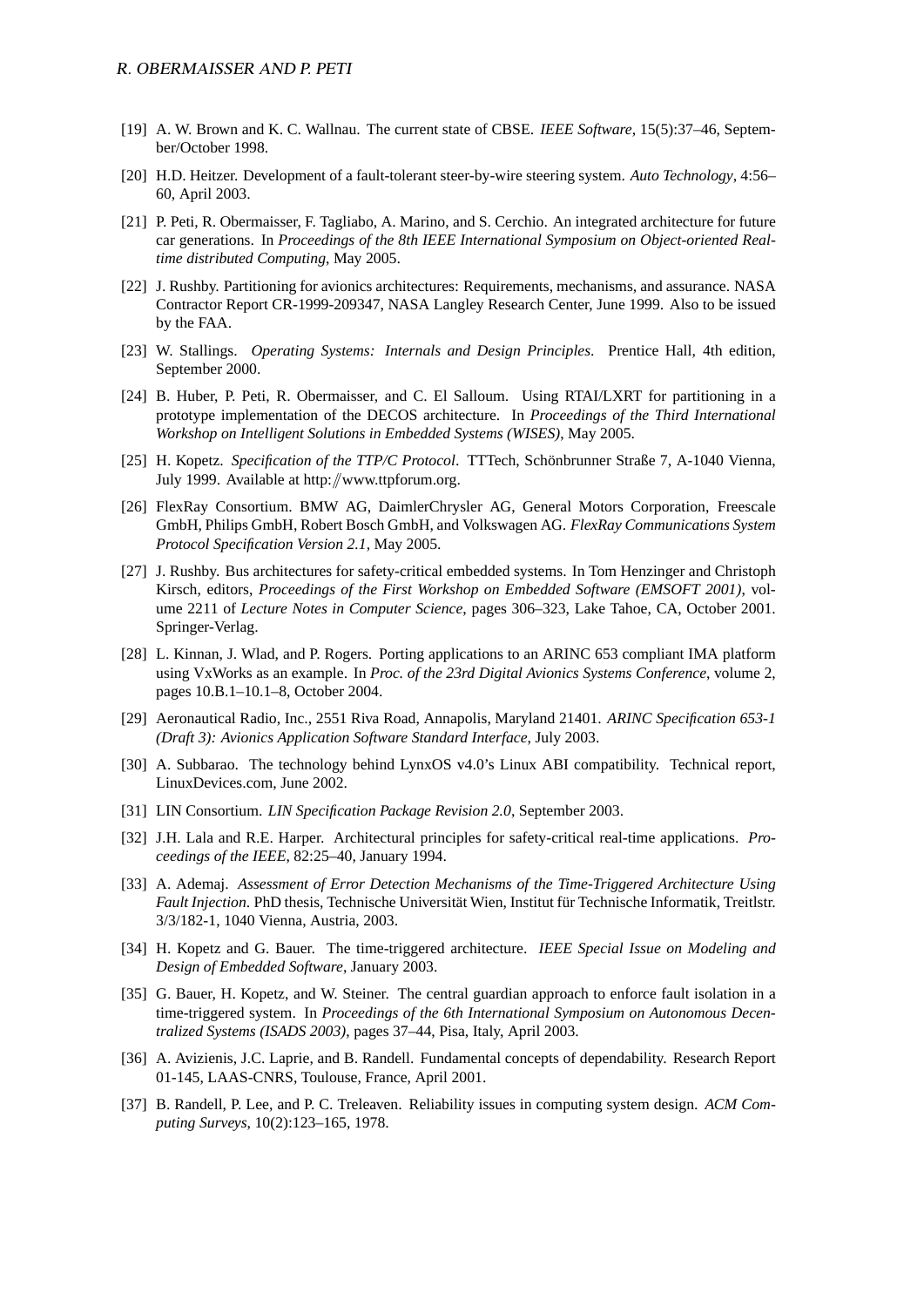- [38] A. Avizienis. Fault-tolerance and fault-intolerance: Complementary approaches to reliable computing. In *Proceedings of the international conference on Reliable software*, pages 458–464, 1975.
- [39] P.A. Lee and T. Anderson. *Fault Tolerance Principles and Practice*, volume 3 of *Dependable Computing and Fault-Tolerant Systems*. Springer Verlag, 1990.
- [40] F.B. Schneider. Implementing fault-tolerant services using the state machine approach: a tutorial. *ACM Comput. Surv.*, 22(4):299–319, 1990.
- [41] F. Cristian. Understanding fault-tolerant distributed systems. *Communications of the ACM*, 34(2):56– 78, 1991.
- [42] L. Lamport, R. Shostak, and M. Pease. The byzantine generals problem. *ACM Transactions on Programming Languages and Systems (TOPLAS)*, 4(3):382–401, 1982.
- [43] H. Kopetz. Fault containment and error detection in the time-triggered architecture. In *Proceedings of the Sixth International Symposium on Autonomous Decentralized Systems*, April 2003.
- [44] Robert Bosch Gmbh, Stuttgart, Germany. *CAN Specification, Version 2.0*, 1991.
- [45] J. Rushby. A comparison of bus architectures for safety-critical embedded systems. Technical report, Computer Science Laboratory, SRI International, September 2001.
- [46] G. Coulouris, J. Dollimore, and T. Kindberg. *Distributed Systems: Concepts and Design*. International Computer Science Series. Addison-Wesley, Reading, MA, USA, second edition, 1994.
- [47] J. Karlsson, P. Folkesson, J. Arlat, Y. Crouzet, and G. Leber. Integration and comparison of three physical fault injection techniques. In B. Randell, J. Laprie, H. Kopetz, and B. Littlewood, editors, *Predictably Dependable Computing Systems*, pages 309–327. Springer Verlag, heidelberg edition, 1995.
- [48] FlexRay Consortium. BMW AG, DaimlerChrysler AG, General Motors Corporation, Freescale GmbH, Philips GmbH, Robert Bosch GmbH, and Volkswagen AG. *FlexRay Requirements Specification Version 2.1*, December 2005.
- [49] A. Ramakrishnan. *The Avionics Handbook*, chapter Electronic Hardware Reliability. CRC Press LCC, 2001.
- [50] M. Pecht. Electronic reliability engineering in the 21st century. In *Proceedings of 2001 International Symposium on Electronic Materials and Packaging*, pages 1–7. IEEE, 2001.
- [51] M. Pecht and V. Ramappan. Are components still the major problem: a review of electronic system and device field failure returns. *IEEE Transactions on Components, Hybrids, and Manufacturing Technology*, 15(6):1160–1164, December 1992.
- [52] C. Constantinescu. Impact of deep submicron technology on dependability of VLSI circuits. In *Proceedings of the International Conference on Dependable Systems and Networks*, pages 205–209. IEEE, 2002.
- [53] L. Lev and P. Chao. Down to the wire. Technical report, Cadence Design Systems, Inc., San Jose, CA, USA, 2002.
- [54] R. Baumann. Soft errors in advanced computer systems. *IEEE Design & Test of Computers*, 22(3):258–266, May 2005.
- [55] S.S. Mukherjee, J. Emer, and S.K. Reinhardt. The soft error problem: an architectural perspective. In *Proceedings of the 11th International Symposium on High-Performance Computer Architecture*, pages 243–247, February 2005.
- [56] H.T. Nguyen, Y. Yagil, N. Seifert, and M. Reitsma. Chip-level soft error estimation method. *IEEE Transactions on Device and Materials Reliability*, 5(3):365 – 381, September 2005.
- [57] D.C. Bossen. CMOS soft errors and server design. *IEEE 2002 Reliability Physics Tutorial Notes, Reliability Fundamentals*, April 2002.
- [58] E. Normand. Single-event effects in avionics. *IEEE Transactions on Nuclear Science*, 43(2):461– 474, April 1996.